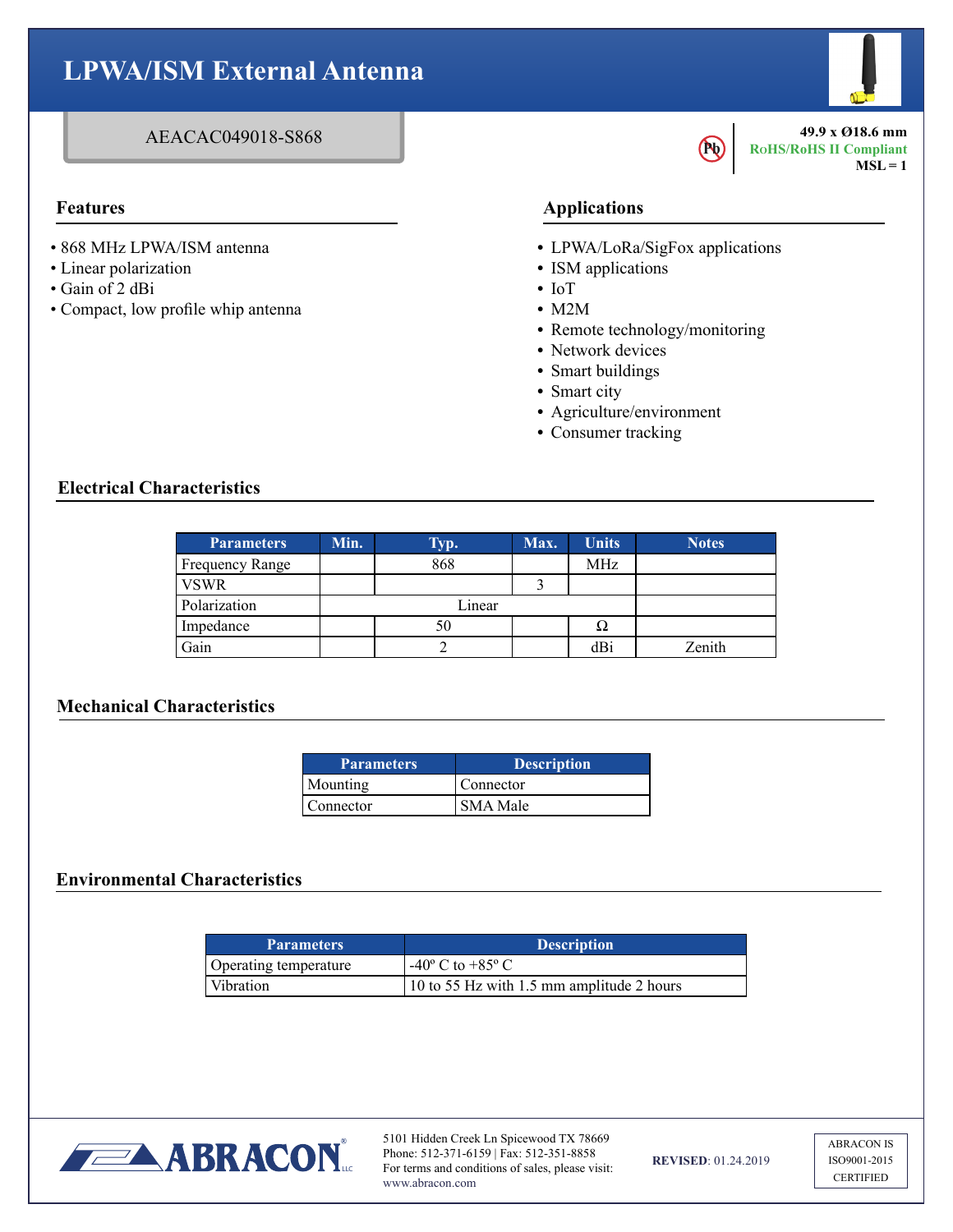



5101 Hidden Creek Ln Spicewood TX 78669 Phone: 512-371-6159 | Fax: 512-351-8858 For terms and conditions of sales, please visit: www.abracon.com

**REVISED**: 01.24.2019

ABRACON IS ISO9001-2015 CERTIFIED